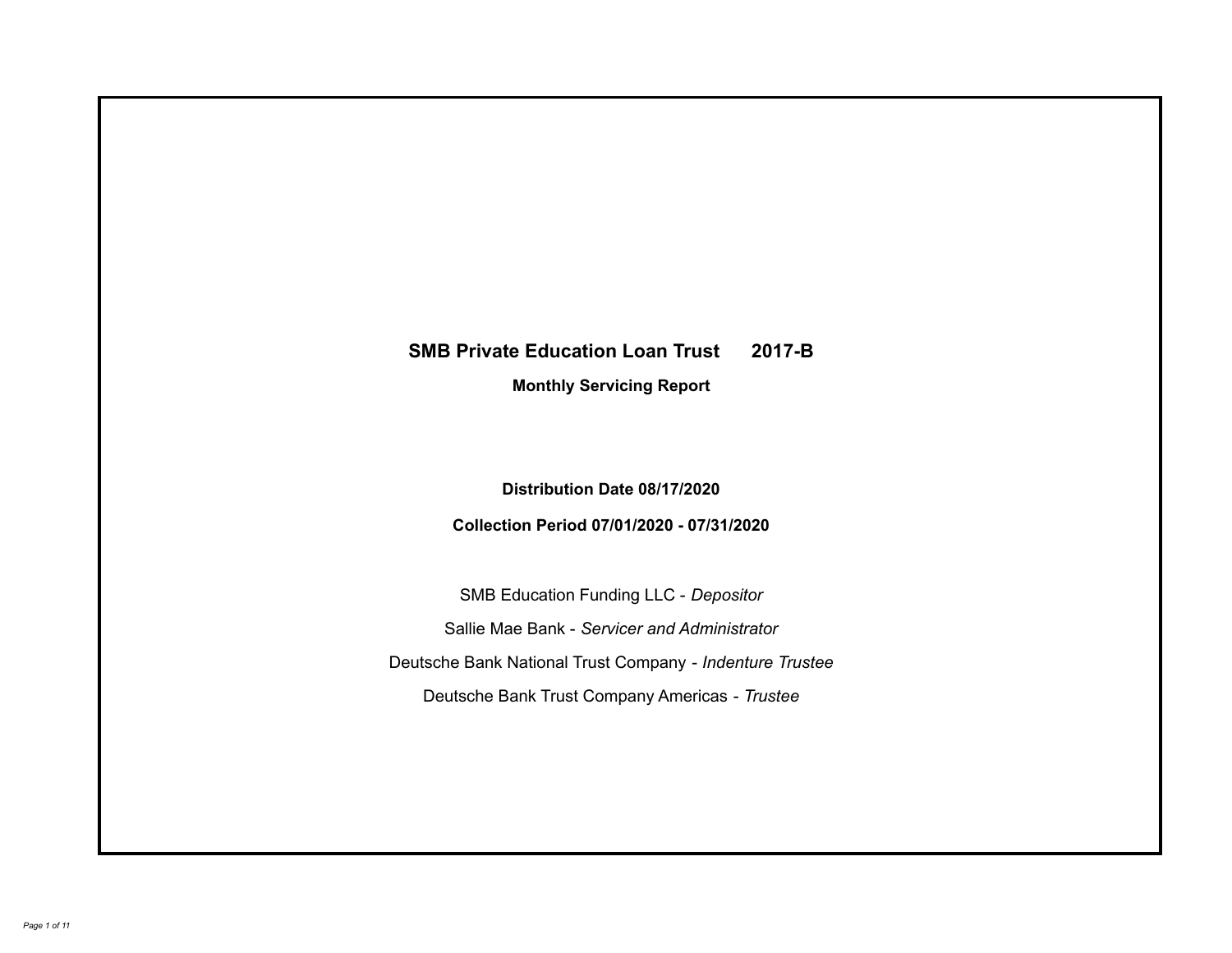| А           | <b>Student Loan Portfolio Characteristics</b>                  | <b>Settlement Date</b><br>11/08/2017 | 06/30/2020            | 07/31/2020            |
|-------------|----------------------------------------------------------------|--------------------------------------|-----------------------|-----------------------|
|             | <b>Principal Balance</b>                                       | \$701,477,893.40                     | \$471,542,276.96      | \$465,481,227.48      |
|             | Interest to be Capitalized Balance                             | 46,726,543.99                        | 26,001,300.64         | 24,826,095.57         |
|             | Pool Balance                                                   | \$748,204,437.39                     | \$497,543,577.60      | \$490,307,323.05      |
|             | Weighted Average Coupon (WAC)                                  |                                      |                       |                       |
|             | WAC1 (Contractual Interest Rate on the Loan)                   | 8.97%                                | 9.01%                 | 9.01%                 |
|             | WAC2 (Average of Applicable Interest Rate)                     | 8.94%                                | 8.00%                 | 8.01%                 |
|             | WAC3 (Average of Actual Interest Rate)                         | 8.86%                                | 7.92%                 | 7.93%                 |
|             | Weighted Average Remaining Term                                | 135.09                               | 128.05                | 127.79                |
|             | Number of Loans                                                | 66,252                               | 44,815                | 44,112                |
|             | Number of Borrowers                                            | 63,554                               | 43,143                | 42,478                |
|             | Pool Factor<br>Since Issued Total Constant Prepayment Rate (1) |                                      | 0.664983463<br>11.62% | 0.655311969<br>11.56% |
|             |                                                                |                                      |                       |                       |
| B           | <b>Debt Securities</b><br><b>Cusip/Isin</b>                    | 07/15/2020                           |                       | 08/17/2020            |
|             | A <sub>2</sub> A<br>83189DAB6                                  | \$199,847,937.91                     |                       | \$196,454,134.52      |
|             | A2B<br>83189DAC4                                               | \$98,432,566.41                      |                       | \$96,760,991.61       |
|             | B<br>83189DAD2                                                 | \$50,000,000.00                      |                       | \$50,000,000.00       |
|             |                                                                |                                      |                       |                       |
| $\mathsf C$ | <b>Certificates</b><br>Cusip/Isin                              | 07/15/2020                           |                       | 08/17/2020            |
|             | 83189D100<br>Residual                                          | \$100,000.00                         |                       | \$100,000.00          |
|             |                                                                |                                      |                       |                       |
| D           | <b>Account Balances</b>                                        | 07/15/2020                           |                       | 08/17/2020            |
|             | Reserve Account Balance                                        | \$1,891,480.00                       |                       | \$1,891,480.00        |
|             |                                                                |                                      |                       |                       |
| E           | <b>Asset / Liability</b>                                       | 07/15/2020                           |                       | 08/17/2020            |
|             | Overcollateralization Percentage                               | 30.00%                               |                       | 30.00%                |
|             | Specified Overcollateralization Amount                         | \$149,263,073.28                     |                       | \$147,092,196.92      |
|             | Actual Overcollateralization Amount                            | \$149,263,073.28                     |                       | \$147,092,196.92      |

(1) For additional information, see 'Since Issued CPR Methodology' found on page 11 of this report.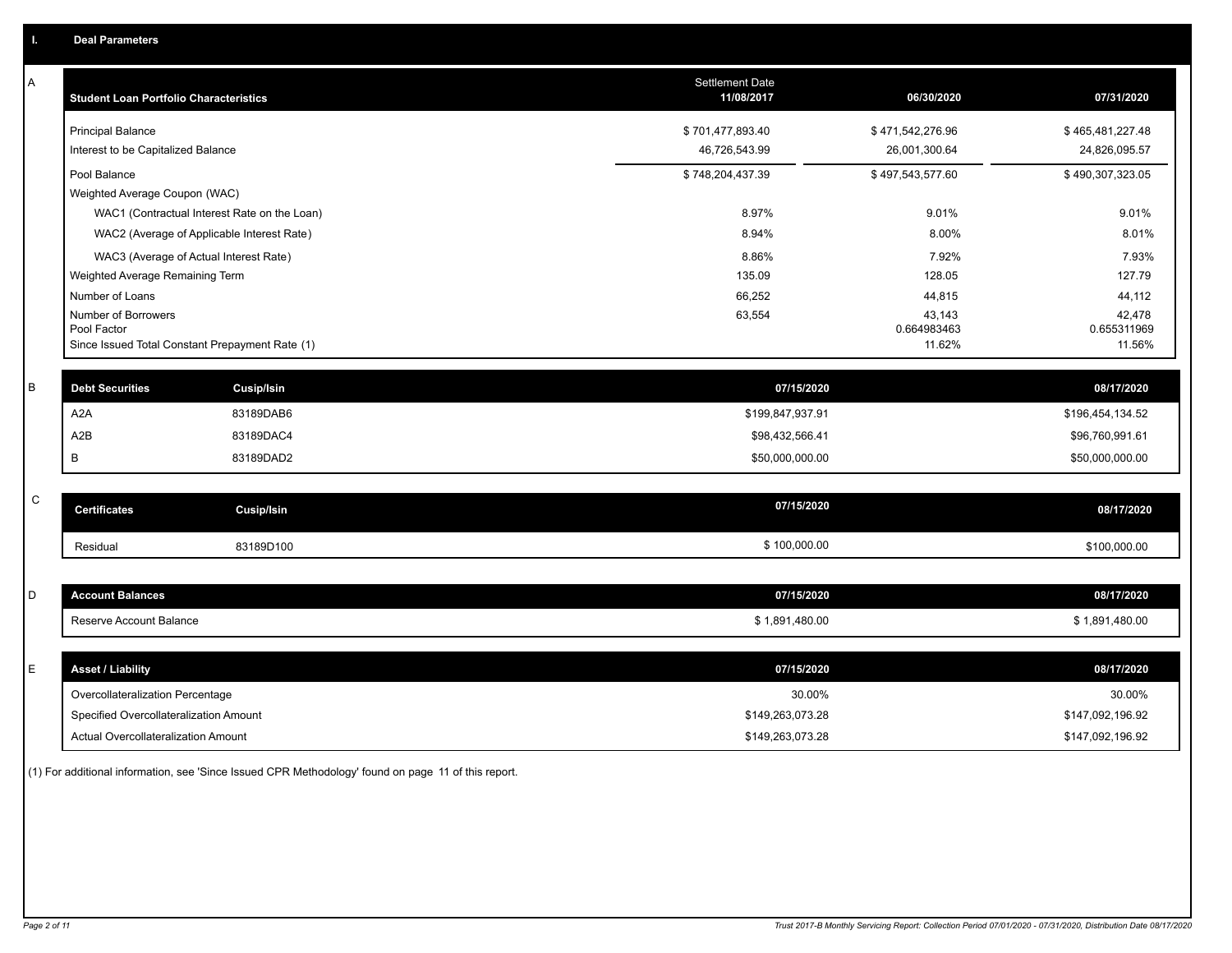### **II. 2017-B Trust Activity 07/01/2020 through 07/31/2020**

| <b>Borrower Principal</b><br>7,551,858.99<br>0.00<br><b>Consolidation Activity Principal</b><br>45.96<br>Seller Principal Reimbursement<br>Servicer Principal Reimbursement<br>0.00<br>0.00<br>Delinquent Principal Purchases by Servicer<br>75,406.78<br><b>Other Principal Deposits</b><br>\$7,627,311.73<br><b>Total Principal Receipts</b><br>B<br><b>Student Loan Interest Receipts</b><br><b>Borrower Interest</b><br>2,313,755.49<br>0.00<br><b>Consolidation Activity Interest</b><br>4.67<br>Seller Interest Reimbursement<br>0.00<br>Servicer Interest Reimbursement<br>0.00<br>Delinquent Interest Purchases by Servicer<br>4,349.43<br><b>Other Interest Deposits</b><br>\$2,318,109.59<br><b>Total Interest Receipts</b><br>C<br>\$41,073.04<br><b>Recoveries on Realized Losses</b><br>D<br><b>Investment Income</b><br>\$391.30<br>E<br><b>Funds Borrowed from Next Collection Period</b><br>\$0.00<br>F<br><b>Funds Repaid from Prior Collection Period</b><br>\$0.00<br>G<br>\$0.00<br>Loan Sale or Purchase Proceeds<br>н<br>\$0.00<br>Initial Deposits to Distribution Account<br><b>Excess Transferred from Other Accounts</b><br>\$0.00<br>\$0.00<br><b>Borrower Benefit Reimbursements</b><br>J<br>Κ<br><b>Other Deposits</b><br>\$0.00<br>Г<br><b>Other Fees Collected</b><br>\$0.00<br>М<br><b>AVAILABLE FUNDS</b><br>\$9,986,885.66<br>N<br>Non-Cash Principal Activity During Collection Period<br>\$1,566,262.25<br>Aggregate Purchased Amounts by the Depositor, Servicer or Seller<br>O<br>\$79,756.21<br>P<br>Aggregate Loan Substitutions<br>\$0.00 | Α | <b>Student Loan Principal Receipts</b> |  |
|------------------------------------------------------------------------------------------------------------------------------------------------------------------------------------------------------------------------------------------------------------------------------------------------------------------------------------------------------------------------------------------------------------------------------------------------------------------------------------------------------------------------------------------------------------------------------------------------------------------------------------------------------------------------------------------------------------------------------------------------------------------------------------------------------------------------------------------------------------------------------------------------------------------------------------------------------------------------------------------------------------------------------------------------------------------------------------------------------------------------------------------------------------------------------------------------------------------------------------------------------------------------------------------------------------------------------------------------------------------------------------------------------------------------------------------------------------------------------------------------------------------------------------------------------------------------------------|---|----------------------------------------|--|
|                                                                                                                                                                                                                                                                                                                                                                                                                                                                                                                                                                                                                                                                                                                                                                                                                                                                                                                                                                                                                                                                                                                                                                                                                                                                                                                                                                                                                                                                                                                                                                                    |   |                                        |  |
|                                                                                                                                                                                                                                                                                                                                                                                                                                                                                                                                                                                                                                                                                                                                                                                                                                                                                                                                                                                                                                                                                                                                                                                                                                                                                                                                                                                                                                                                                                                                                                                    |   |                                        |  |
|                                                                                                                                                                                                                                                                                                                                                                                                                                                                                                                                                                                                                                                                                                                                                                                                                                                                                                                                                                                                                                                                                                                                                                                                                                                                                                                                                                                                                                                                                                                                                                                    |   |                                        |  |
|                                                                                                                                                                                                                                                                                                                                                                                                                                                                                                                                                                                                                                                                                                                                                                                                                                                                                                                                                                                                                                                                                                                                                                                                                                                                                                                                                                                                                                                                                                                                                                                    |   |                                        |  |
|                                                                                                                                                                                                                                                                                                                                                                                                                                                                                                                                                                                                                                                                                                                                                                                                                                                                                                                                                                                                                                                                                                                                                                                                                                                                                                                                                                                                                                                                                                                                                                                    |   |                                        |  |
|                                                                                                                                                                                                                                                                                                                                                                                                                                                                                                                                                                                                                                                                                                                                                                                                                                                                                                                                                                                                                                                                                                                                                                                                                                                                                                                                                                                                                                                                                                                                                                                    |   |                                        |  |
|                                                                                                                                                                                                                                                                                                                                                                                                                                                                                                                                                                                                                                                                                                                                                                                                                                                                                                                                                                                                                                                                                                                                                                                                                                                                                                                                                                                                                                                                                                                                                                                    |   |                                        |  |
|                                                                                                                                                                                                                                                                                                                                                                                                                                                                                                                                                                                                                                                                                                                                                                                                                                                                                                                                                                                                                                                                                                                                                                                                                                                                                                                                                                                                                                                                                                                                                                                    |   |                                        |  |
|                                                                                                                                                                                                                                                                                                                                                                                                                                                                                                                                                                                                                                                                                                                                                                                                                                                                                                                                                                                                                                                                                                                                                                                                                                                                                                                                                                                                                                                                                                                                                                                    |   |                                        |  |
|                                                                                                                                                                                                                                                                                                                                                                                                                                                                                                                                                                                                                                                                                                                                                                                                                                                                                                                                                                                                                                                                                                                                                                                                                                                                                                                                                                                                                                                                                                                                                                                    |   |                                        |  |
|                                                                                                                                                                                                                                                                                                                                                                                                                                                                                                                                                                                                                                                                                                                                                                                                                                                                                                                                                                                                                                                                                                                                                                                                                                                                                                                                                                                                                                                                                                                                                                                    |   |                                        |  |
|                                                                                                                                                                                                                                                                                                                                                                                                                                                                                                                                                                                                                                                                                                                                                                                                                                                                                                                                                                                                                                                                                                                                                                                                                                                                                                                                                                                                                                                                                                                                                                                    |   |                                        |  |
|                                                                                                                                                                                                                                                                                                                                                                                                                                                                                                                                                                                                                                                                                                                                                                                                                                                                                                                                                                                                                                                                                                                                                                                                                                                                                                                                                                                                                                                                                                                                                                                    |   |                                        |  |
|                                                                                                                                                                                                                                                                                                                                                                                                                                                                                                                                                                                                                                                                                                                                                                                                                                                                                                                                                                                                                                                                                                                                                                                                                                                                                                                                                                                                                                                                                                                                                                                    |   |                                        |  |
|                                                                                                                                                                                                                                                                                                                                                                                                                                                                                                                                                                                                                                                                                                                                                                                                                                                                                                                                                                                                                                                                                                                                                                                                                                                                                                                                                                                                                                                                                                                                                                                    |   |                                        |  |
|                                                                                                                                                                                                                                                                                                                                                                                                                                                                                                                                                                                                                                                                                                                                                                                                                                                                                                                                                                                                                                                                                                                                                                                                                                                                                                                                                                                                                                                                                                                                                                                    |   |                                        |  |
|                                                                                                                                                                                                                                                                                                                                                                                                                                                                                                                                                                                                                                                                                                                                                                                                                                                                                                                                                                                                                                                                                                                                                                                                                                                                                                                                                                                                                                                                                                                                                                                    |   |                                        |  |
|                                                                                                                                                                                                                                                                                                                                                                                                                                                                                                                                                                                                                                                                                                                                                                                                                                                                                                                                                                                                                                                                                                                                                                                                                                                                                                                                                                                                                                                                                                                                                                                    |   |                                        |  |
|                                                                                                                                                                                                                                                                                                                                                                                                                                                                                                                                                                                                                                                                                                                                                                                                                                                                                                                                                                                                                                                                                                                                                                                                                                                                                                                                                                                                                                                                                                                                                                                    |   |                                        |  |
|                                                                                                                                                                                                                                                                                                                                                                                                                                                                                                                                                                                                                                                                                                                                                                                                                                                                                                                                                                                                                                                                                                                                                                                                                                                                                                                                                                                                                                                                                                                                                                                    |   |                                        |  |
|                                                                                                                                                                                                                                                                                                                                                                                                                                                                                                                                                                                                                                                                                                                                                                                                                                                                                                                                                                                                                                                                                                                                                                                                                                                                                                                                                                                                                                                                                                                                                                                    |   |                                        |  |
|                                                                                                                                                                                                                                                                                                                                                                                                                                                                                                                                                                                                                                                                                                                                                                                                                                                                                                                                                                                                                                                                                                                                                                                                                                                                                                                                                                                                                                                                                                                                                                                    |   |                                        |  |
|                                                                                                                                                                                                                                                                                                                                                                                                                                                                                                                                                                                                                                                                                                                                                                                                                                                                                                                                                                                                                                                                                                                                                                                                                                                                                                                                                                                                                                                                                                                                                                                    |   |                                        |  |
|                                                                                                                                                                                                                                                                                                                                                                                                                                                                                                                                                                                                                                                                                                                                                                                                                                                                                                                                                                                                                                                                                                                                                                                                                                                                                                                                                                                                                                                                                                                                                                                    |   |                                        |  |
|                                                                                                                                                                                                                                                                                                                                                                                                                                                                                                                                                                                                                                                                                                                                                                                                                                                                                                                                                                                                                                                                                                                                                                                                                                                                                                                                                                                                                                                                                                                                                                                    |   |                                        |  |
|                                                                                                                                                                                                                                                                                                                                                                                                                                                                                                                                                                                                                                                                                                                                                                                                                                                                                                                                                                                                                                                                                                                                                                                                                                                                                                                                                                                                                                                                                                                                                                                    |   |                                        |  |
|                                                                                                                                                                                                                                                                                                                                                                                                                                                                                                                                                                                                                                                                                                                                                                                                                                                                                                                                                                                                                                                                                                                                                                                                                                                                                                                                                                                                                                                                                                                                                                                    |   |                                        |  |
|                                                                                                                                                                                                                                                                                                                                                                                                                                                                                                                                                                                                                                                                                                                                                                                                                                                                                                                                                                                                                                                                                                                                                                                                                                                                                                                                                                                                                                                                                                                                                                                    |   |                                        |  |
|                                                                                                                                                                                                                                                                                                                                                                                                                                                                                                                                                                                                                                                                                                                                                                                                                                                                                                                                                                                                                                                                                                                                                                                                                                                                                                                                                                                                                                                                                                                                                                                    |   |                                        |  |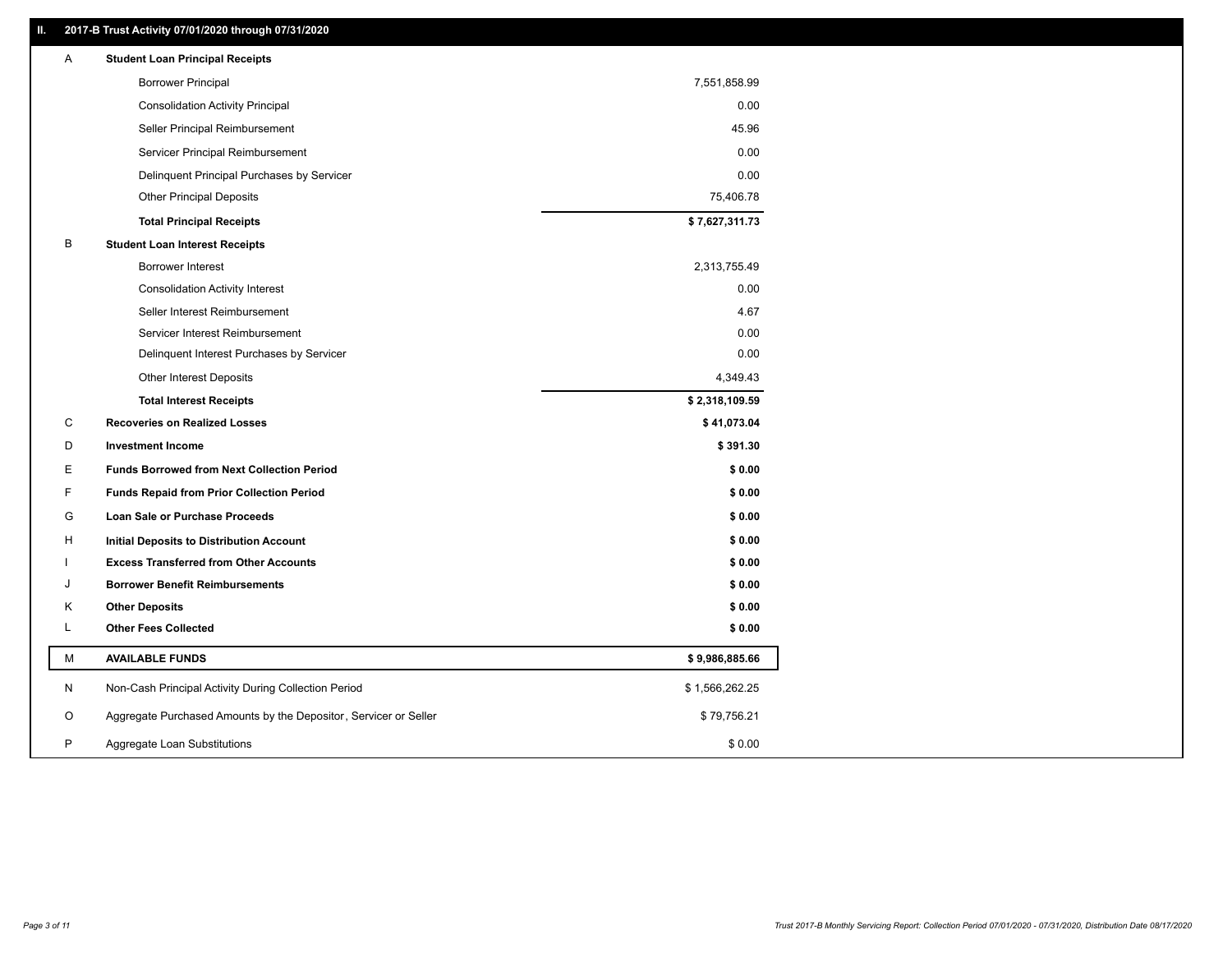| <b>Loans by Repayment Status</b> |                       |                          |            |                                                                  |                |                            |                          |         |                                                           |                |                            |
|----------------------------------|-----------------------|--------------------------|------------|------------------------------------------------------------------|----------------|----------------------------|--------------------------|---------|-----------------------------------------------------------|----------------|----------------------------|
|                                  |                       |                          | 07/31/2020 |                                                                  | 06/30/2020     |                            |                          |         |                                                           |                |                            |
|                                  |                       | <b>Wtd Avg</b><br>Coupon | # Loans    | <b>Principal and</b><br><b>Interest Accrued</b><br>to Capitalize | % of Principal | % of Loans in<br>Repay (1) | <b>Wtd Avg</b><br>Coupon | # Loans | Principal and<br><b>Interest Accrued</b><br>to Capitalize | % of Principal | % of Loans in<br>Repay (1) |
| INTERIM:                         | IN SCHOOL             | 8.94%                    | 2,198      | \$31,527,473.71                                                  | 6.430%         | $-$ %                      | 8.96%                    | 2,317   | \$32,882,075.55                                           | 6.609%         | $-$ %                      |
|                                  | GRACE                 | 9.08%                    | 1,357      | \$20,121,249.76                                                  | 4.104%         | $-$ %                      | 9.01%                    | 1,562   | \$22,507,872.45                                           | 4.524%         | $-$ %                      |
|                                  | <b>DEFERMENT</b>      | 8.66%                    | 2,288      | \$28,558,755.95                                                  | 5.825%         | $-$ %                      | 8.68%                    | 2,264   | \$28,574,817.03                                           | 5.743%         | $-$ %                      |
| <b>REPAYMENT:</b>                | <b>CURRENT</b>        | 7.68%                    | 34,592     | \$359,146,614.14                                                 | 73.249%        | 87.575%                    | 7.67%                    | 34,617  | \$360,427,933.79                                          | 72.441%        | 87.149%                    |
|                                  | 31-60 DAYS DELINQUENT | 8.21%                    | 538        | \$7,401,982.29                                                   | 1.510%         | 1.805%                     | 8.10%                    | 495     | \$6,785,185.63                                            | 1.364%         | 1.641%                     |
|                                  | 61-90 DAYS DELINQUENT | 8.80%                    | 254        | \$3,942,001.13                                                   | 0.804%         | 0.961%                     | 8.77%                    | 273     | \$3,831,110.47                                            | 0.770%         | 0.926%                     |
|                                  | > 90 DAYS DELINQUENT  | 9.16%                    | 152        | \$2,359,248.05                                                   | 0.481%         | 0.575%                     | 9.29%                    | 157     | \$2,557,072.19                                            | 0.514%         | 0.618%                     |
|                                  | FORBEARANCE           | 8.04%                    | 2,733      | \$37,249,998.02                                                  | 7.597%         | 9.083%                     | 7.93%                    | 3,130   | \$39,977,510.49                                           | 8.035%         | 9.666%                     |
| <b>TOTAL</b>                     |                       |                          | 44,112     | \$490,307,323.05                                                 | 100.00%        | 100.00%                    |                          | 44,815  | \$497,543,577.60                                          | 100.00%        | 100.00%                    |

Percentages may not total 100% due to rounding \*

1 Loans classified in "Repayment" include any loan for which interim interest only, \$25 fixed payments or full principal and interest payments are due.

|         | 07/31/2020                                                       |                | <b>Loans by Borrower Status</b>                                                                                            |                          |         | 06/30/2020                                                       |                |                                |
|---------|------------------------------------------------------------------|----------------|----------------------------------------------------------------------------------------------------------------------------|--------------------------|---------|------------------------------------------------------------------|----------------|--------------------------------|
| # Loans | <b>Principal and</b><br><b>Interest Accrued</b><br>to Capitalize | % of Principal | % of Loans in<br>P&I Repay (2)                                                                                             | <b>Wtd Avg</b><br>Coupon | # Loans | <b>Principal and</b><br><b>Interest Accrued</b><br>to Capitalize | % of Principal | % of Loans in<br>P&I Repay (2) |
| 4,172   | \$58,025,180.10                                                  | 11.834%        | $-$ %                                                                                                                      | 8.55%                    | 4,421   | \$61,366,465.69                                                  | 12.334%        | $-$ %                          |
| 2,795   | \$41,451,857.99                                                  | 8.454%         | $-$ %                                                                                                                      | 8.46%                    | 3,174   | \$45,723,931.48                                                  | 9.190%         | $-$ %                          |
| 4,133   | \$50,161,080.91                                                  | 10.231%        | $-$ %                                                                                                                      | 8.34%                    | 4,062   | \$49,718,599.23                                                  | 9.993%         | $-$ %                          |
| 29,364  | \$290,146,662.71                                                 | 59.176%        | 85.170%                                                                                                                    | 7.60%                    | 29,142  | \$288,036,500.53                                                 | 57.892%        | 84.534%                        |
| 518     | \$7,103,051.35                                                   | 1.449%         | 2.085%                                                                                                                     | 8.09%                    | 462     | \$6,383,828.56                                                   | 1.283%         | 1.874%                         |
| 248     | \$3,838,800.78                                                   | 0.783%         | 1.127%                                                                                                                     | 8.77%                    | 268     | \$3,786,070.70                                                   | 0.761%         | 1.111%                         |
| 149     | \$2,330,691.19                                                   | 0.475%         | 0.684%                                                                                                                     | 9.29%                    | 156     | \$2,550,670.92                                                   | 0.513%         | 0.749%                         |
| 2,733   | \$37,249,998.02                                                  | 7.597%         | 10.934%                                                                                                                    | 7.93%                    | 3,130   | \$39,977,510.49                                                  | 8.035%         | 11.733%                        |
| 44,112  | \$490,307,323.05                                                 | 100.00%        | 100.00%                                                                                                                    |                          | 44,815  | \$497,543,577.60                                                 | 100.00%        | 100.00%                        |
|         |                                                                  |                | Loans classified in "P&I Repayment" includes only those loans for which scheduled principal and interest payments are due. |                          |         |                                                                  |                |                                |

WAC reflects WAC3 To conform with company standard reporting these sections now include Princial and Interest Accrued to Capitalize .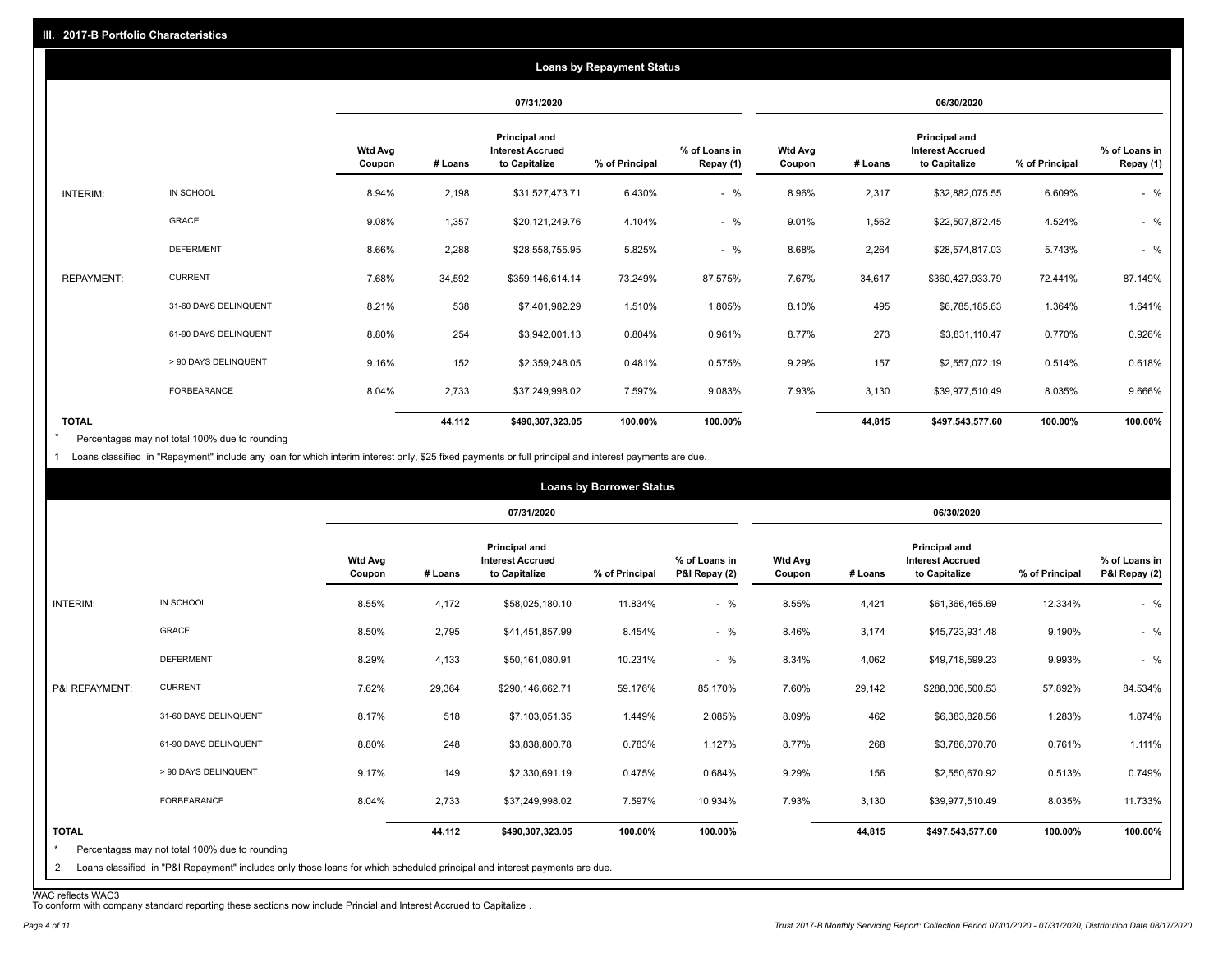|                                                                                                  | 7/31/2020        | 6/30/2020        |  |
|--------------------------------------------------------------------------------------------------|------------------|------------------|--|
| Pool Balance                                                                                     | \$490,307,323.05 | \$497,543,577.60 |  |
| Total # Loans                                                                                    | 44,112           | 44,815           |  |
| Total # Borrowers                                                                                | 42,478           | 43,143           |  |
| Weighted Average Coupon                                                                          | 8.01%            | 8.00%            |  |
| Weighted Average Remaining Term                                                                  | 127.79           | 128.05           |  |
| Percent of Pool - Cosigned                                                                       | 92.6%            | 92.6%            |  |
| Percent of Pool - Non Cosigned                                                                   | 7.4%             | 7.4%             |  |
| Borrower Interest Accrued for Period                                                             | \$3,124,678.06   | \$3,048,006.40   |  |
| Outstanding Borrower Interest Accrued                                                            | \$29,811,581.20  | \$31,154,801.97  |  |
| Gross Principal Realized Loss - Periodic *                                                       | \$531,799.91     | \$191,231.00     |  |
| Gross Principal Realized Loss - Cumulative *                                                     | \$14,089,307.56  | \$13,557,507.65  |  |
| Recoveries on Realized Losses - Periodic                                                         | \$41,073.04      | \$46,961.82      |  |
| Recoveries on Realized Losses - Cumulative                                                       | \$1,758,786.52   | \$1,717,713.48   |  |
| Net Losses - Periodic                                                                            | \$490,726.87     | \$144,269.18     |  |
| Net Losses - Cumulative                                                                          | \$12,330,521.04  | \$11,839,794.17  |  |
|                                                                                                  |                  |                  |  |
| Non-Cash Principal Activity - Capitalized Interest                                               | \$2,099,383.59   | \$2,273,082.22   |  |
| Since Issued Total Constant Prepayment Rate (CPR) (1)                                            | 11.56%           | 11.62%           |  |
| <b>Loan Substitutions</b>                                                                        | \$0.00           | \$0.00           |  |
| <b>Cumulative Loan Substitutions</b>                                                             | \$0.00           | \$0.00           |  |
| <b>Unpaid Servicing Fees</b>                                                                     | \$0.00           | \$0.00           |  |
| <b>Unpaid Administration Fees</b>                                                                | \$0.00           | \$0.00           |  |
| <b>Unpaid Carryover Servicing Fees</b>                                                           | \$0.00           | \$0.00           |  |
| Note Interest Shortfall                                                                          | \$0.00           | \$0.00           |  |
| Loans in Modification                                                                            | \$30,503,168.40  | \$31,057,065.96  |  |
| % of Loans in Modification as a % of Loans in Repayment (P&I)                                    | 10.05%           | 10.33%           |  |
|                                                                                                  |                  |                  |  |
| % Annualized Gross Principal Realized Loss - Periodic as a %<br>of Loans in Repayment (P&I) * 12 | 2.10%            | 0.76%            |  |
| % Gross Principal Realized Loss - Cumulative as a % of<br>Original Pool Balance                  | 1.88%            | 1.81%            |  |

\* In accordance with the Servicer's current policies and procedures, after September 1, 2017 loans subject to bankruptcy claims generally will not be reported as a charged- off unless and until they are delinquent for 120

(1) For additional information, see 'Since Issued CPR Methodology' found on page 11 of this report.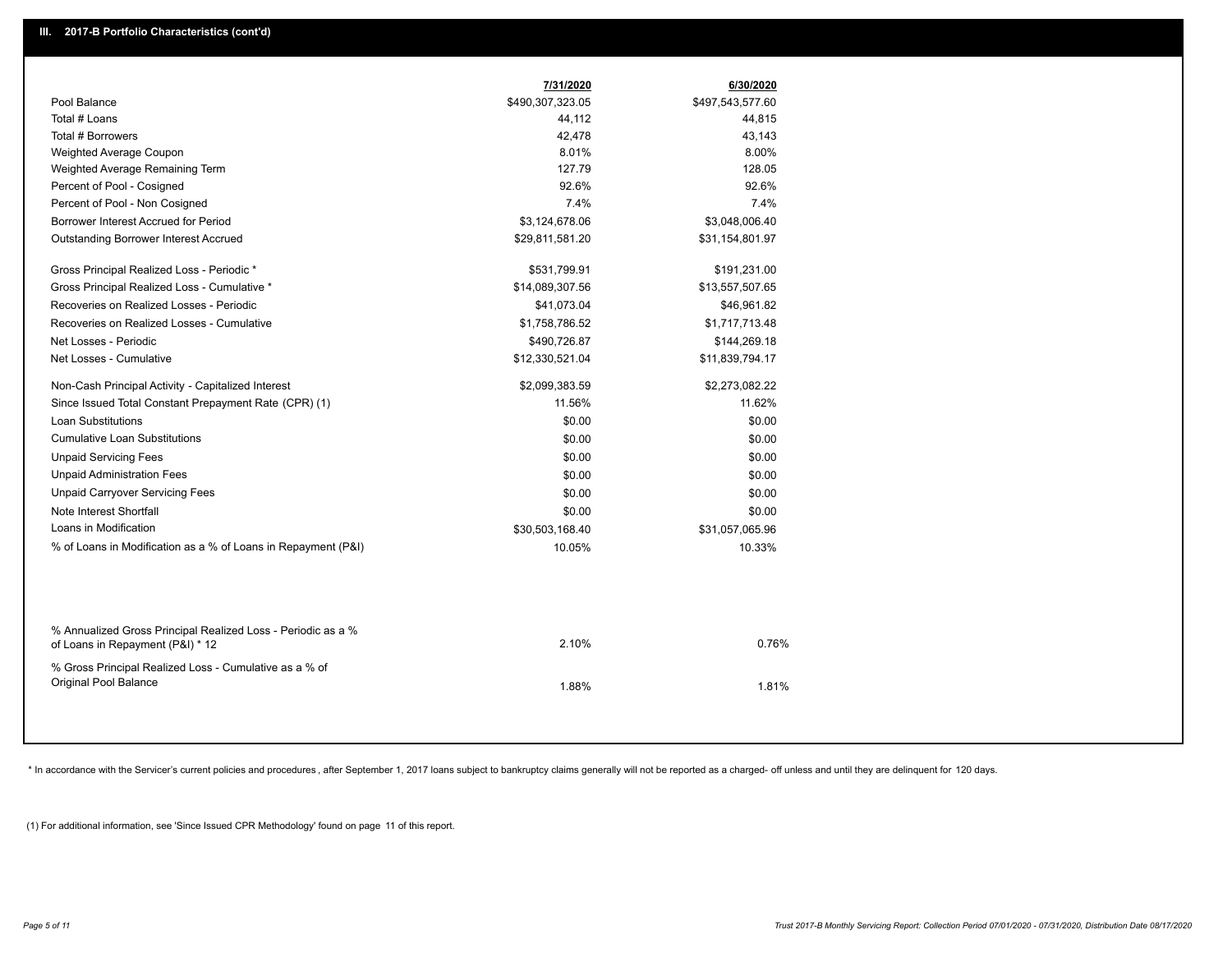#### **Loan Program**  A

|                                    | Weighted<br><b>Average Coupon</b> | # LOANS     | <b>\$ AMOUNT</b> | $%$ *    |
|------------------------------------|-----------------------------------|-------------|------------------|----------|
| - Smart Option Interest-Only Loans | 6.93%                             | 10,119      | \$83,556,652.28  | 17.042%  |
| - Smart Option Fixed Pay Loans     | 7.92%                             | 10,858      | \$147,167,433.88 | 30.015%  |
| - Smart Option Deferred Loans      | 8.25%                             | 23,135      | \$259,583,236.89 | 52.943%  |
| - Other Loan Programs              | $0.00\%$                          | $\mathbf 0$ | \$0.00           | 0.000%   |
| <b>Total</b>                       | 7.93%                             | 44,112      | \$490,307,323.05 | 100.000% |

\* Percentages may not total 100% due to rounding

B

C

**Index Type**

|                       | Weighted<br><b>Average Coupon</b> | # LOANS     | <b>\$ AMOUNT</b> | $%$ *     |
|-----------------------|-----------------------------------|-------------|------------------|-----------|
| - Fixed Rate Loans    | 8.23%                             | 9,715       | \$120,770,540.70 | 24.632%   |
| - LIBOR Indexed Loans | 7.83%                             | 34,397      | \$369,536,782.35 | 75.368%   |
| - Other Index Rates   | $0.00\%$                          | $\mathbf 0$ | \$0.00           | $0.000\%$ |
| <b>Total</b>          | 7.93%                             | 44,112      | \$490,307,323.05 | 100.000%  |

\* Percentages may not total 100% due to rounding

## **Weighted Average Recent FICO**

| (2)<br>Wtd Avg Recent FICO Band | # LOANS | \$ AMOUNT        | $%$ *    |
|---------------------------------|---------|------------------|----------|
| $0 - 639$                       | 3,317   | \$35,763,530.84  | 7.294%   |
| 640 - 669                       | 2,757   | \$31,708,561.02  | 6.467%   |
| 670 - 699                       | 4,707   | \$52,728,580.92  | 10.754%  |
| 700 - 739                       | 9,333   | \$105,884,964.27 | 21.596%  |
| $740 +$                         | 23,996  | \$264,208,316.26 | 53.886%  |
| N/A <sup>(1)</sup>              | 2       | \$13,369.74      | 0.003%   |
| <b>Total</b>                    | 44,112  | \$490,307,323.05 | 100.000% |
|                                 |         |                  |          |

WAC reflects WAC3

To conform with company standard reporting these sections now include Princial and Interest Accrued to Capitalize .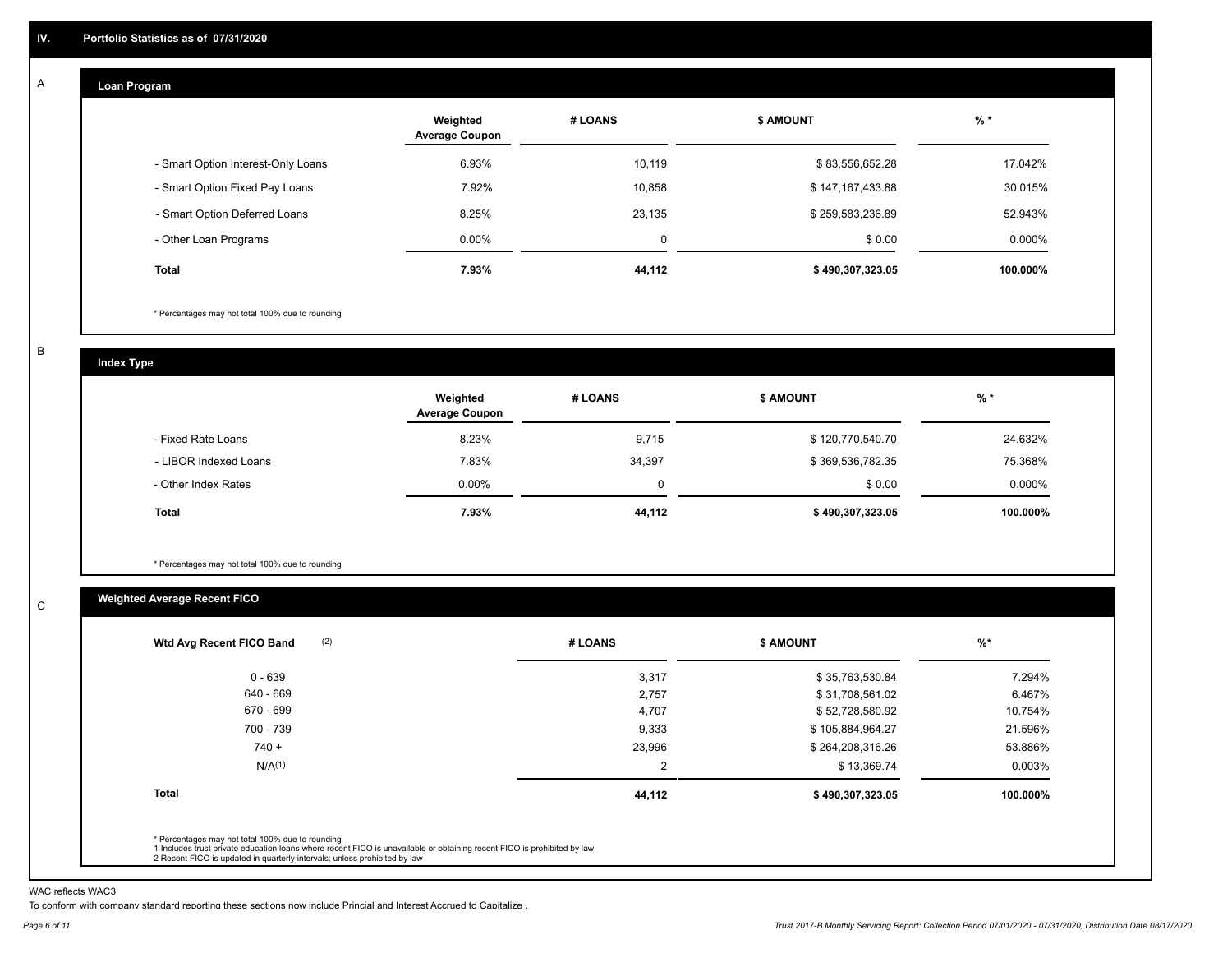| V. | 2017-B Reserve Account, Principal Distribution, and R-2 Certificate Calculations                                                                                                                   |                                   |  |
|----|----------------------------------------------------------------------------------------------------------------------------------------------------------------------------------------------------|-----------------------------------|--|
| А. | <b>Reserve Account</b>                                                                                                                                                                             |                                   |  |
|    | Specified Reserve Account Balance                                                                                                                                                                  | \$1,891,480.00                    |  |
|    | Actual Reserve Account Balance                                                                                                                                                                     | \$1,891,480.00                    |  |
| В. | <b>Principal Distribution Amount</b>                                                                                                                                                               |                                   |  |
|    | Class A Notes Outstanding<br>i.                                                                                                                                                                    | \$298,280,504.32                  |  |
|    | Pool Balance<br>ii.                                                                                                                                                                                | \$490,307,323.05                  |  |
|    | iii.<br>First Priority Principal Distribution Amount (i - ii)                                                                                                                                      | \$0.00                            |  |
|    | Class A and B Notes Outstanding<br>iv.                                                                                                                                                             | \$348,280,504.32                  |  |
|    | <b>First Priority Principal Distribution Amount</b><br>ν.                                                                                                                                          | \$0.00                            |  |
|    | Pool Balance<br>vi.                                                                                                                                                                                | \$490,307,323.05                  |  |
|    | Specified Overcollateralization Amount<br>vii.                                                                                                                                                     | \$147,092,196.92                  |  |
|    | Regular Principal Distribution Amount (if (iv > 0, (iv - v) - (vi - vii))<br>viii.                                                                                                                 | \$5,065,378.19                    |  |
|    | Pool Balance<br>ix.                                                                                                                                                                                | \$490,307,323.05                  |  |
|    | 10% of Initial Pool Balance<br>х.                                                                                                                                                                  | \$74,820,443.74                   |  |
|    | First Priority Principal Distribution Amount<br>xi.                                                                                                                                                | \$0.00                            |  |
|    | Regular Principal Distribution Amount<br>xii.                                                                                                                                                      | \$5,065,378.19                    |  |
|    | Available Funds (after payment of waterfall items A through I)<br>xiii.                                                                                                                            | \$3,899,862.11                    |  |
|    | xiv. Additional Principal Distribution Amount (if(vi <= x,min(xiii, vi - xi - xii)))                                                                                                               | \$0.00                            |  |
| C. | R-2 Certificate                                                                                                                                                                                    |                                   |  |
|    | <b>Previous Notional Balance</b>                                                                                                                                                                   | \$45,942,940.00                   |  |
|    | Shortfall of Principal                                                                                                                                                                             | \$0.00                            |  |
|    | Shortfall of Interest                                                                                                                                                                              | \$0.00                            |  |
|    | <b>Current Notional Balance</b><br>Excess Distribution Allocated (1)                                                                                                                               | \$45,942,940.00<br>\$1,091,551.91 |  |
| D. | R-3 Certificate                                                                                                                                                                                    |                                   |  |
|    | <b>Previous Notional Balance</b>                                                                                                                                                                   | \$24,272,088.35                   |  |
|    | Remaining Principal Collections (2)                                                                                                                                                                | \$0.00                            |  |
|    | <b>Current Notional Balance</b>                                                                                                                                                                    | \$23,740,288.44                   |  |
|    | 1. Until the notional amount of the R-2 Certificate is reduced to zero and if there is excess cash through the distribution available it will be distributed to the R-2 Certificate, otherwise the |                                   |  |

amount will be zero

2. Payments will be made after the principal balance of each class of notes has been reduced to zero and the pool balance is less than or equal to the principal balance of the R-3 Certificate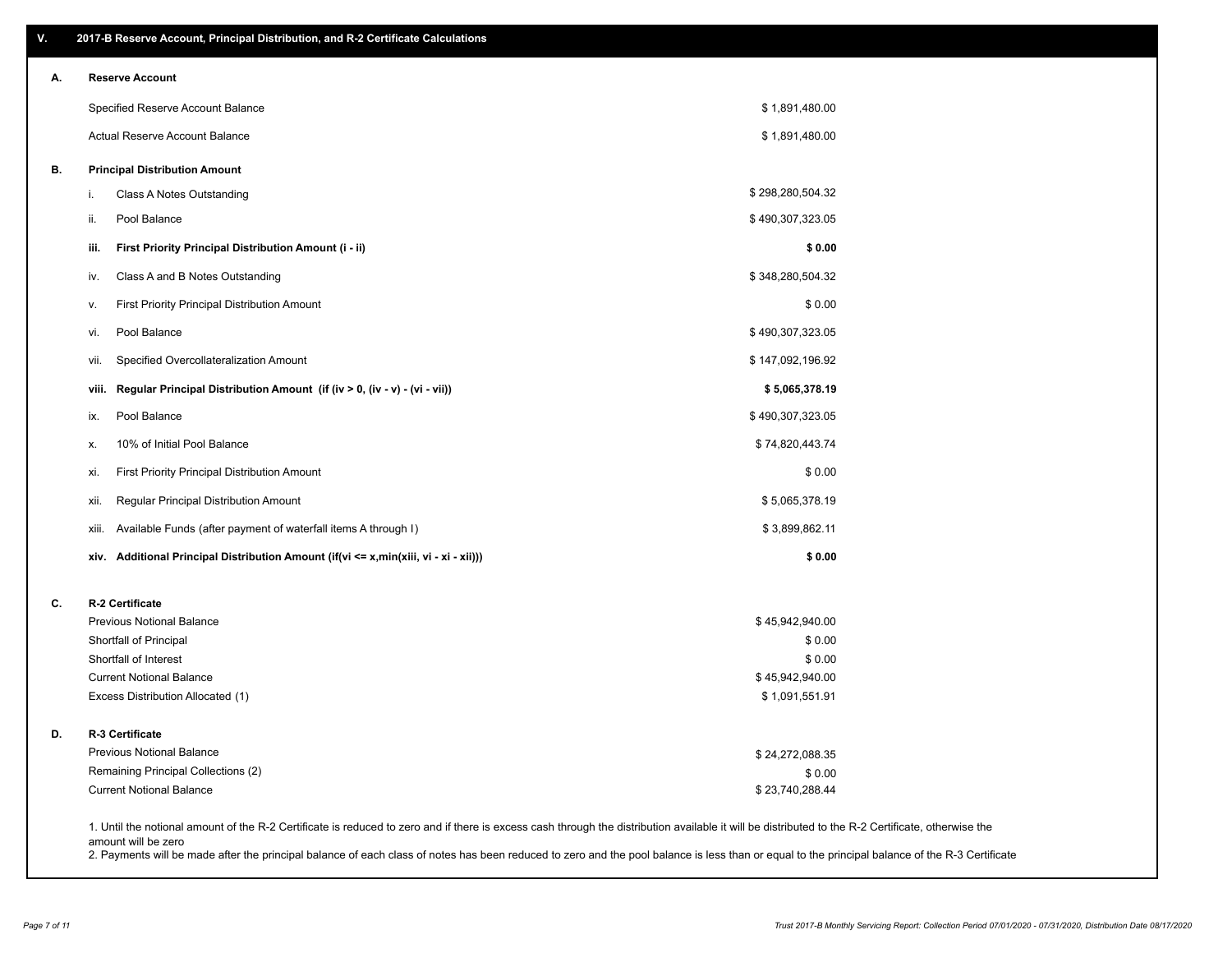|              |                                                         | Paid           | <b>Funds Balance</b> |
|--------------|---------------------------------------------------------|----------------|----------------------|
|              | <b>Total Available Funds</b>                            |                | \$9,986,885.66       |
| A            | <b>Trustee Fees</b>                                     | \$0.00         | \$9,986,885.66       |
| В            | <b>Servicing Fees</b>                                   | \$314,396.32   | \$9,672,489.34       |
| C            | i. Administration Fees                                  | \$8,333.00     | \$9,664,156.34       |
|              | ii. Unreimbursed Administrator Advances plus any Unpaid | \$0.00         | \$9,664,156.34       |
| D            | Class A Noteholders Interest Distribution Amount        | \$553,082.71   | \$9,111,073.63       |
| E.           | <b>First Priority Principal Payment</b>                 | \$0.00         | \$9,111,073.63       |
| F.           | Class B Noteholders Interest Distribution Amount        | \$145,833.33   | \$8,965,240.30       |
| G            | <b>Reinstatement Reserve Account</b>                    | \$0.00         | \$8,965,240.30       |
| H            | <b>Regular Principal Distribution</b>                   | \$5,065,378.19 | \$3,899,862.11       |
| $\mathbf{I}$ | <b>Carryover Servicing Fees</b>                         | \$0.00         | \$3,899,862.11       |
| J            | Additional Principal Distribution Amount                | \$0.00         | \$3,899,862.11       |
| Κ            | Unpaid Expenses of Trustee                              | \$0.00         | \$3,899,862.11       |
| L            | Unpaid Expenses of Administrator                        | \$0.00         | \$3,899,862.11       |
| M            | i. Remaining Funds to the R-1 Certificateholder(s)      | \$2,808,310.20 | \$1,091,551.91       |
|              | ii. Remaining Funds to the R-2 Certificateholder(s)     | \$1,091,551.91 | \$0.00               |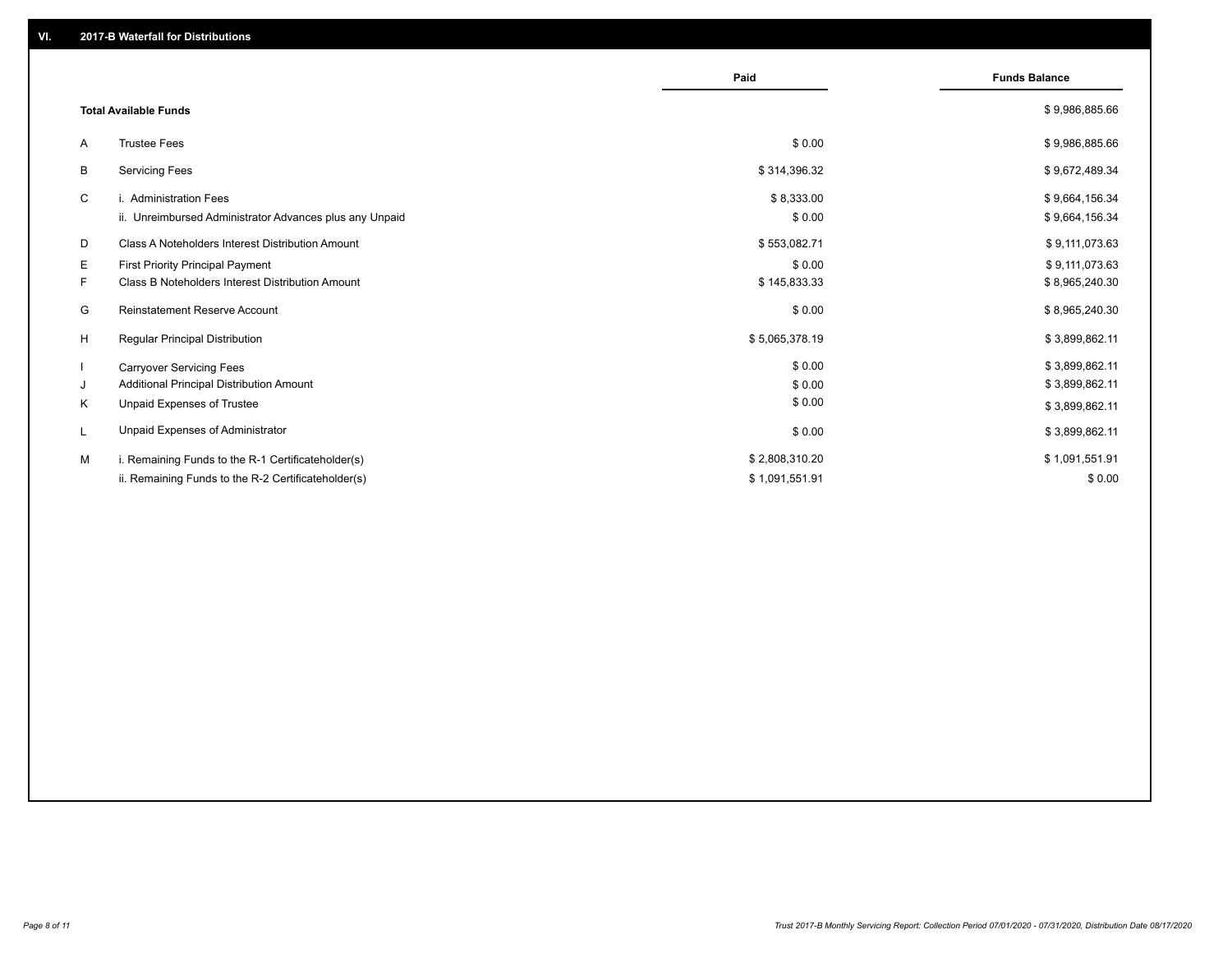## Interest Shortfall from Prior Period Plus Accrued Interest \$ - \$ - \$ - Current Interest Due \$ 469,642.65 \$ 83,440.06 \$ 145,833.33 Accrued Interest Factor 0.002350000 0.000847688 0.002916667 Interest Rate\* 2.82000% 0.92475% 3.50000% Daycount Fraction 0.08333333 0.09166667 0.08333333 Accrual Period End 8/15/2020 8/17/2020 8/15/2020 Accrual Period Begin 7/15/2020 7/15/2020 7/15/2020 Record Date (Days Prior to Distribution) 1 1 NEW YORK BUSINESS DAY 1 NEW YORK BUSINESS DAY 1 NEW YORK BUSINESS DAY Spread/Fixed Rate 2.82% 0.75% 3.50% Index FIXED LIBOR FIXED Beginning Balance \$ 199,847,937.91 \$ 98,432,566.41 \$ 50,000,000.00 Cusip/Isin 83189DAB6 83189DAC4 83189DAD2 **A2A A2B B Distribution Amounts VII. 2017-B Distributions**

\* Pay rates for Current Distribution. For the interest rates applicable to the next distribution date, please see https://www.salliemae.com/about/investors/data/SMBabrate.txt.

Paydown Factor 0.012663445 0.012663445 0.000000000 Ending Principal Balance \$ 196,454,134.52 \$ \$9,760,991.61 \$ \$96,760,991.61 \$50,000,000.00 Principal Paid \$3,393,803.39 \$ 1,671,574.80 \$ - Interest Shortfall \$ - \$ - \$ - Interest Paid \$145,833.33 \$ 145,833.33 \$ 169,642.65 \$ 83,440.06 \$ 83,440.06 Total Interest Due \$ 145,833.33 \$ 83,440.06 \$ 145,833.33 \$ 83,440.06 \$ 83,440.06

0.733037815 0.733037815 1.000000000

Ending Balance Factor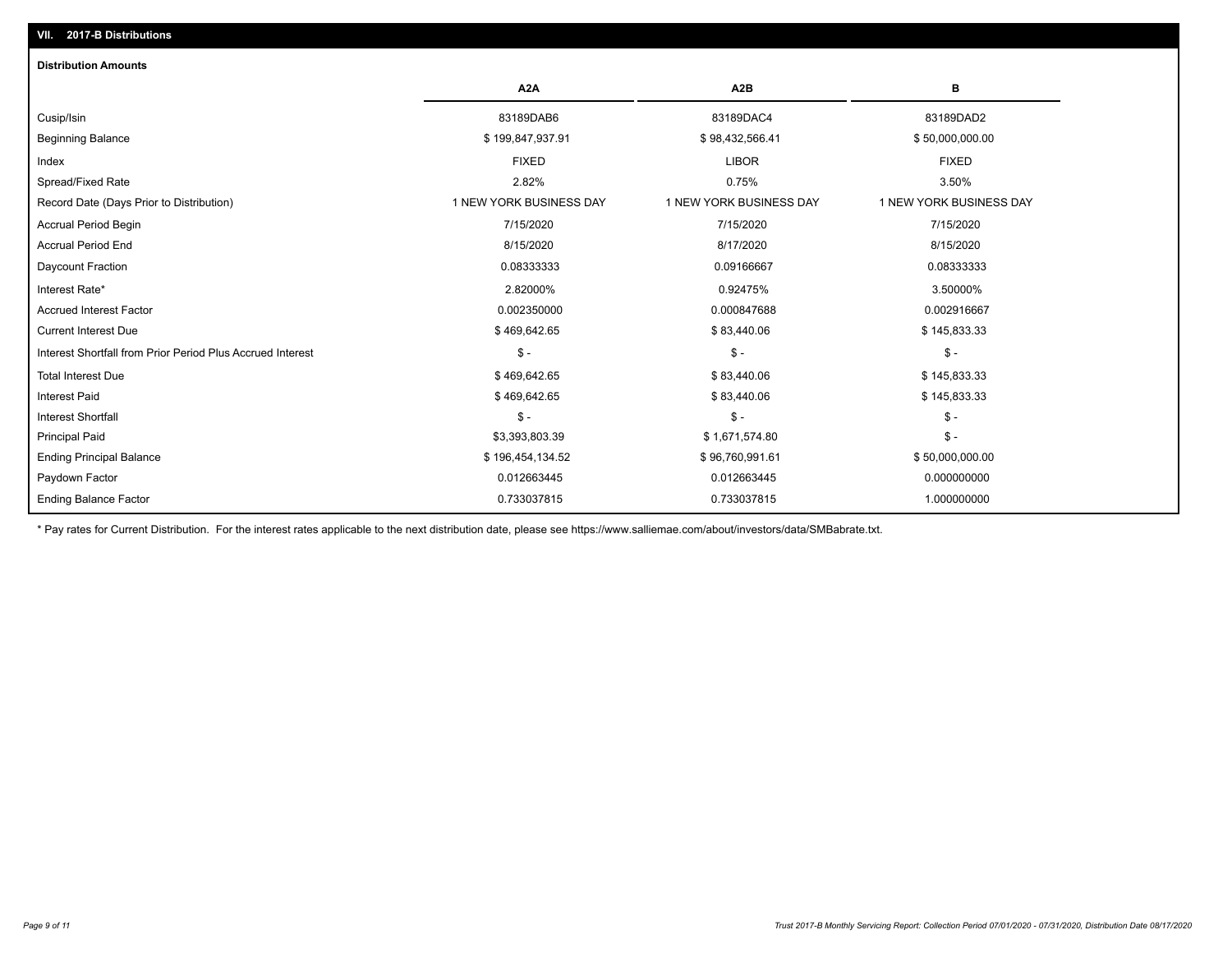#### **Since Issued Total CPR**

$$
\text{total CPR} = 1 - \left(\frac{APB}{PPB}\right)^{\left(\frac{12}{MSC}\right)}
$$

APB = Actual period-end Pool Balance PPB = Projected period-end Pool Balance assuming no prepayments and no defaults Pool Balance = Sum(Principal Balance + Interest Accrued to Capitalize Balance) MSC = Months Since Cut-Off

#### **Since-Issued Total Constant Prepayment Rate (CPR)**

Since-Issued Total CPR measures prepayments, both voluntary and involuntary, for a trust student loan pool over the life of a transaction. For each trust distribution, the actual month-end pool balance is compared against a month-end pool balance originally projected at issuance assuming no prepayments and defaults. For purposes of Since- Issued Total CPR calculations, projected period end pool balance assumes in-school status loans have up to a six month grace period before moving to repayment, grace status loans remain in grace status until their status end date and then to move to full principal and interest repayment, loans subject to interim interest or fixed payments during their in-school and grace period continue paying interim interest or fixed payments until full principal and interest repayment begins, all other trust loans are in full principal and interest repayment status, and that no trust loan in full principal and interest repayment moves from full principal and interest repayment status to any other status.

#### **Weighted Average Coupon**

*WAC1 = APB* ((*CIR*)\*(*APB*))





APB = Actual period-end Pool Balance

CIR = Average of the Contractual Interest Rate (1)

APCL = Average of the Applicable Interest Rate (2)

ACTL = Average of the Actual Interest Rate (3)

#### **Weighted Average Coupon (WAC)**

(1) Contractual Interest Rate represents the interest rate indicated in the Promissory Note

(2) Appliclable Interest Rate represents the interest rate after rate reductions, if applicable, are applied

(3) Actual Interest Rate represents the interest rate when borrower incentive programs and rate reductions, if applicable, are applied